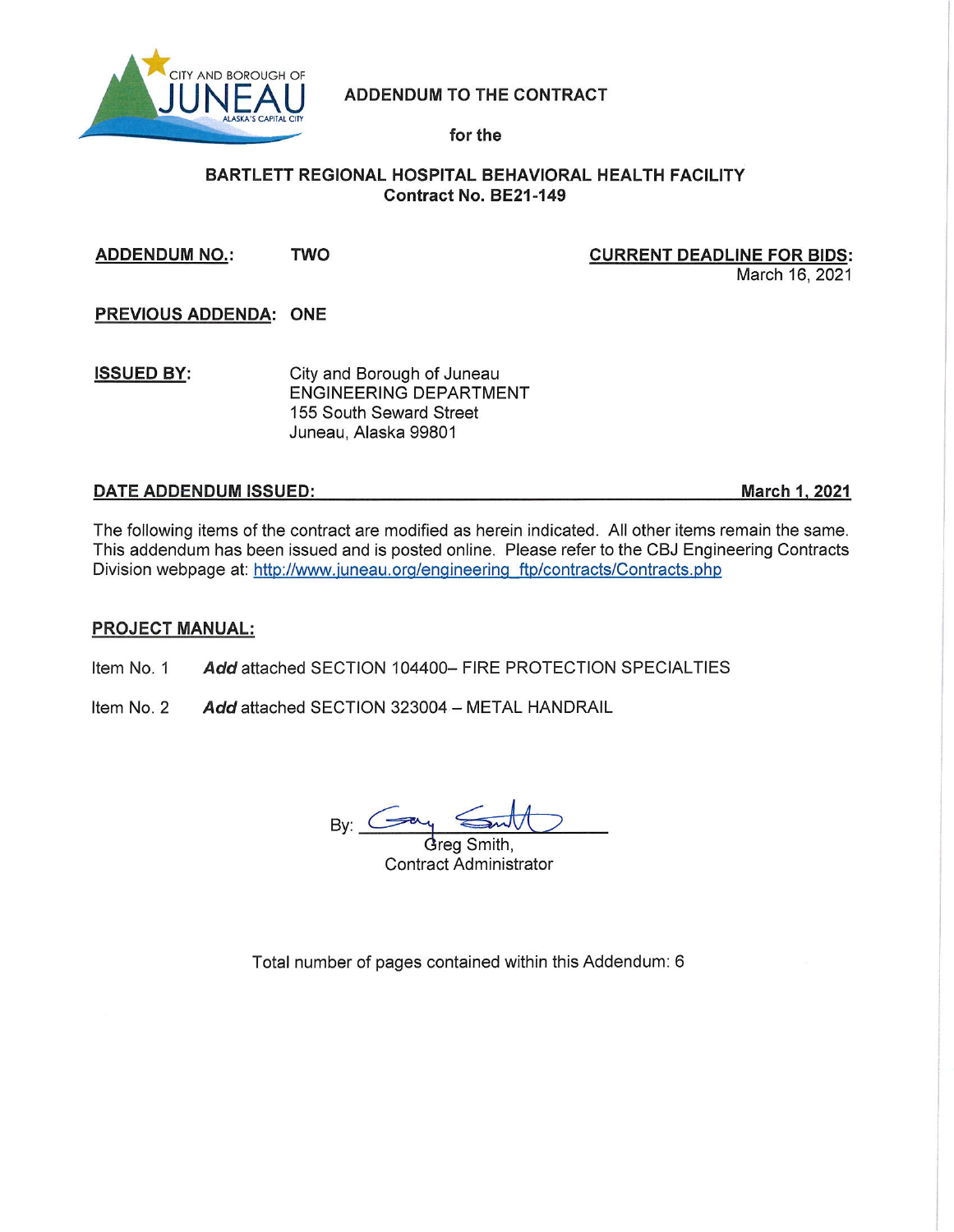## SECTION 104400 - FIRE PROTECTION SPECIALTIES

## PART 1 - GENERAL

## 1.1 SUMMARY

- A. Section Includes:
	- 1. Fire-protection cabinets for portable fire extinguishers.<br>2. Portable. hand-carried fire extinguishers and mounting
	- 2. Portable, hand-carried fire extinguishers and mounting brackets for fire extinguishers.
	- 3.

# 1.2 ACTION SUBMITTALS

- A. Product Data: For each type of product.
- B. Shop Drawings: For fire-protection cabinets.
- C. Samples: For each type of exposed finish required.

#### 1.3 CLOSEOUT SUBMITTALS

A. Maintenance data.

## 1.4 COORDINATION

- A. Coordinate size of fire-protection cabinets to ensure that type and capacity of fire extinguishers indicated are accommodated.
- B. Coordinate sizes and locations of fire-protection cabinets with wall depths.

#### 1.5 FIRE EXTINGUISHER WARRANTY

Warranty: Manufacturer's standard form in which manufacturer agrees to repair or replace fire extinguishers that fail in materials or workmanship within specified warranty period.

1. Warranty Perio**d:** Six years from date of Substantial Completion.

B.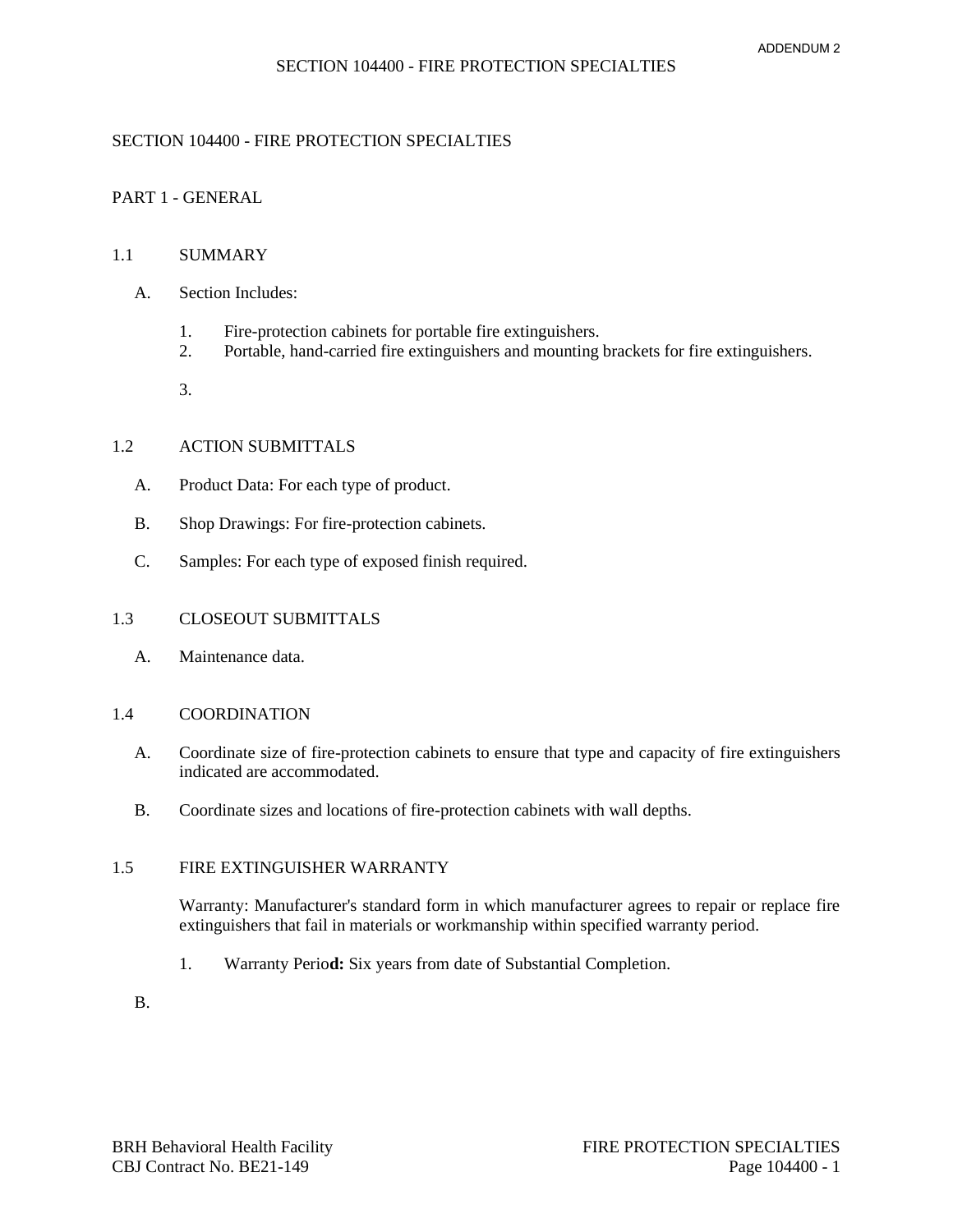## PART 2 - PRODUCTS

#### 2.1 PERFORMANCE REQUIREMENTS

A. Fire-Rated Fire-Protection Cabinets: Listed and labeled to comply with requirements in ASTM E814 for fire-resistance rating of walls where they are installed.

#### 2.2 FIRE-PROTECTION CABINET (FEC)

- A. Cabinet Type: Suitable for fire extinguisher.
	- 1. [Basis-of-Design Product:](http://www.specagent.com/Lookup?ulid=699) Subject to compliance with requirements, provide [Larsens](http://www.specagent.com/Lookup?uid=123457140649)  [Manufacturing Company;](http://www.specagent.com/Lookup?uid=123457140649) Architectural Series 2712, or a comparable product by one of the following:
		- a. [GMR International Equipment Corporation.](http://www.specagent.com/Lookup?uid=123457140650)
		- b. [Guardian Fire Equipment, Inc.](http://www.specagent.com/Lookup?uid=123457140651)
		- c. [Nystrom.](http://www.specagent.com/Lookup?uid=123457140652)
- B. Cabinet Construction: One-hour fire rated.
	- 1. Fire-Rated Cabinets: Construct fire-rated cabinets with double walls fabricated from 0.043-inch- (1.09-mm-) thick cold-rolled steel sheet lined with minimum 5/8-inch- (16 mm-) thick fire-barrier material. Provide factory-drilled mounting holes.
- C. Cabinet Material: Cold-rolled steel sheet
- D. Semirecessed Cabinet: One-piece combination trim and perimeter door frame overlapping surrounding wall surface, with exposed trim face and wall return at outer edge (backbend).
	- 1. Rolled-Edge Trim: 2-1/2-inch (64-mm) backbend depth.
- E. Cabinet Trim Material: Steel sheet.
- F. Door Material: Steel sheet.
- G. Door Style: Solid opaque panel with frame or Flush opaque panel, frameless, with no exposed hinges.
- H. Door Hardware: Manufacturer's standard door-operating hardware of proper type for cabinet type, trim style, and door material and style indicated.
- I. Accessories:
	- 1. Mounting Bracket: Manufacturer's standard steel, designed to secure fire extinguisher to fire-protection cabinet, of sizes required for types and capacities of fire extinguishers indicated, with plated or baked-enamel finish.
	- 2. Lettered Door Handle: One-piece, cast-iron door handle with the word "FIRE" embossed into face.
	- 3. Door Lock: Cam lock that allows door to be opened during emergency by pulling sharply on door handle.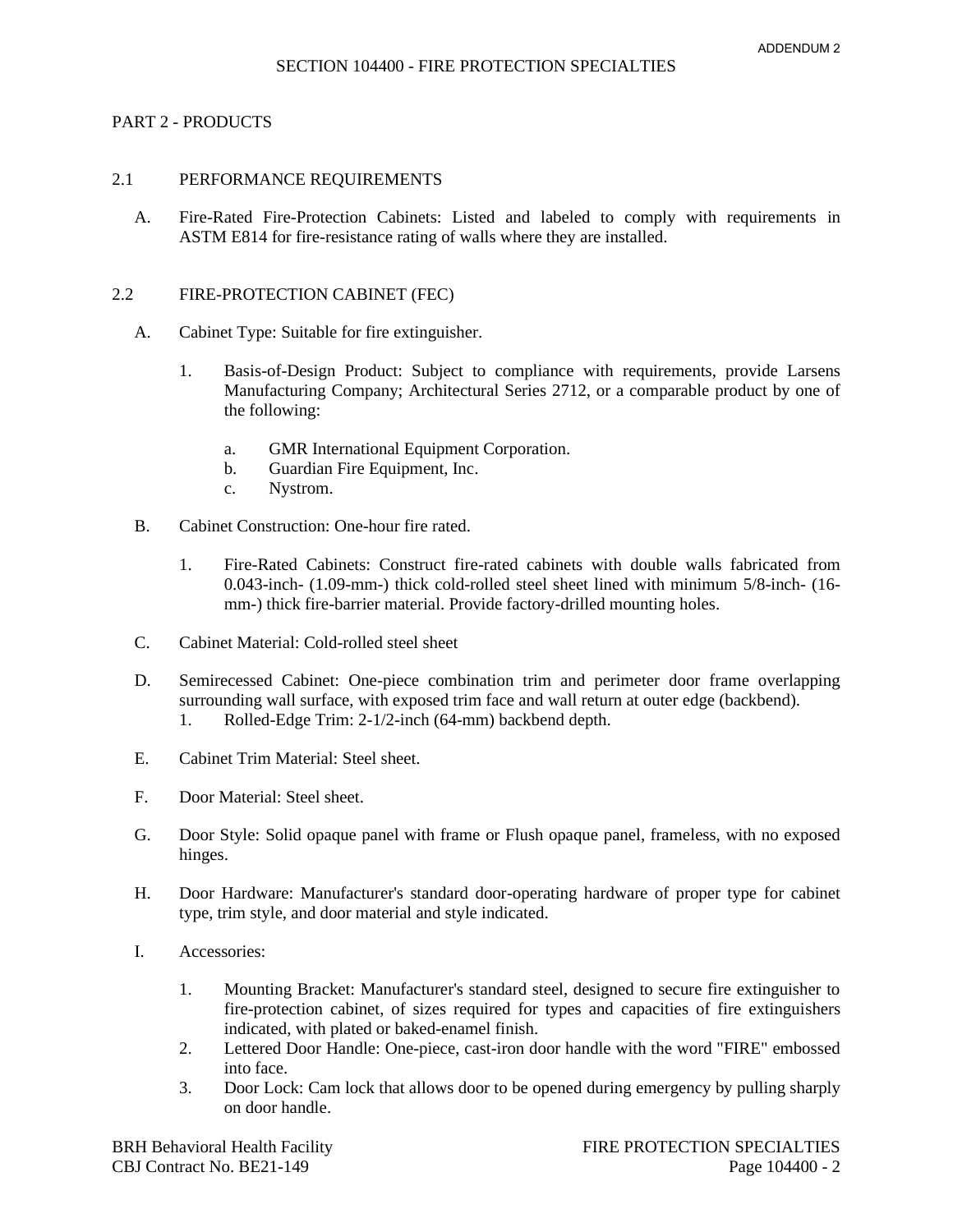- 4. Identification: Lettering complying with authorities having jurisdiction for letter style, size, spacing, and location. Locate as directed by Architect.
	- a. Identify fire extinguisher in fire-protection cabinet with the words "FIRE EXTINGUISHER".
		- 1) Location: Applied to cabinet door.
		- 2) Application Process: Pressure-sensitive vinyl letters.
		- 3) Lettering Color: Red
		- 4) Orientation: Vertical.
- 5. Alarm: Manufacturer's standard alarm that actuates when fire-protection cabinet door is opened and that is powered by batteries.
- J. Materials:
	- 1. Cold-Rolled Steel: ASTM A1008/A1008M, Commercial Steel (CS), Type B.
		- a. Finish: Baked enamel, TGIC polyester powder coat, HAA polyester powder coat, epoxy powder coat, or polyester/epoxy hybrid powder coat, complying with AAMA 2603.
		- b. Color: White

## 2.3 PORTABLE, HAND-CARRIED FIRE EXTINGUISHERS

- A. Fire Extinguishers: Type, size, and capacity for each fire-protection cabinet indicated.
	- 1. Instruction Labels: Include pictorial marking system complying with NFPA 10, Appendix B, and bar coding for documenting fire-extinguisher location, inspections, maintenance, and recharging.
- B. Performance requirements:
	- 1. NFPA Compliance: Fabricate and label fire extinguishers to comply with NFPA 10, "Portable Fire Extinguishers."
	- 2. Fire Extinguishers: Listed and labeled for type, rating, and classification by an independent testing agency acceptable to authorities having jurisdiction.

## 2.4 FABRICATION

A. Fire-Protection Cabinets: Provide manufacturer's standard box (tub) with trim, frame, door, and hardware to suit cabinet type, trim style, and door style indicated.

#### PART 3 - EXECUTION

## 3.1 INSTALLATION

A. Prepare recesses for semirecessed fire-protection cabinets as required by type and size of cabinet and trim style.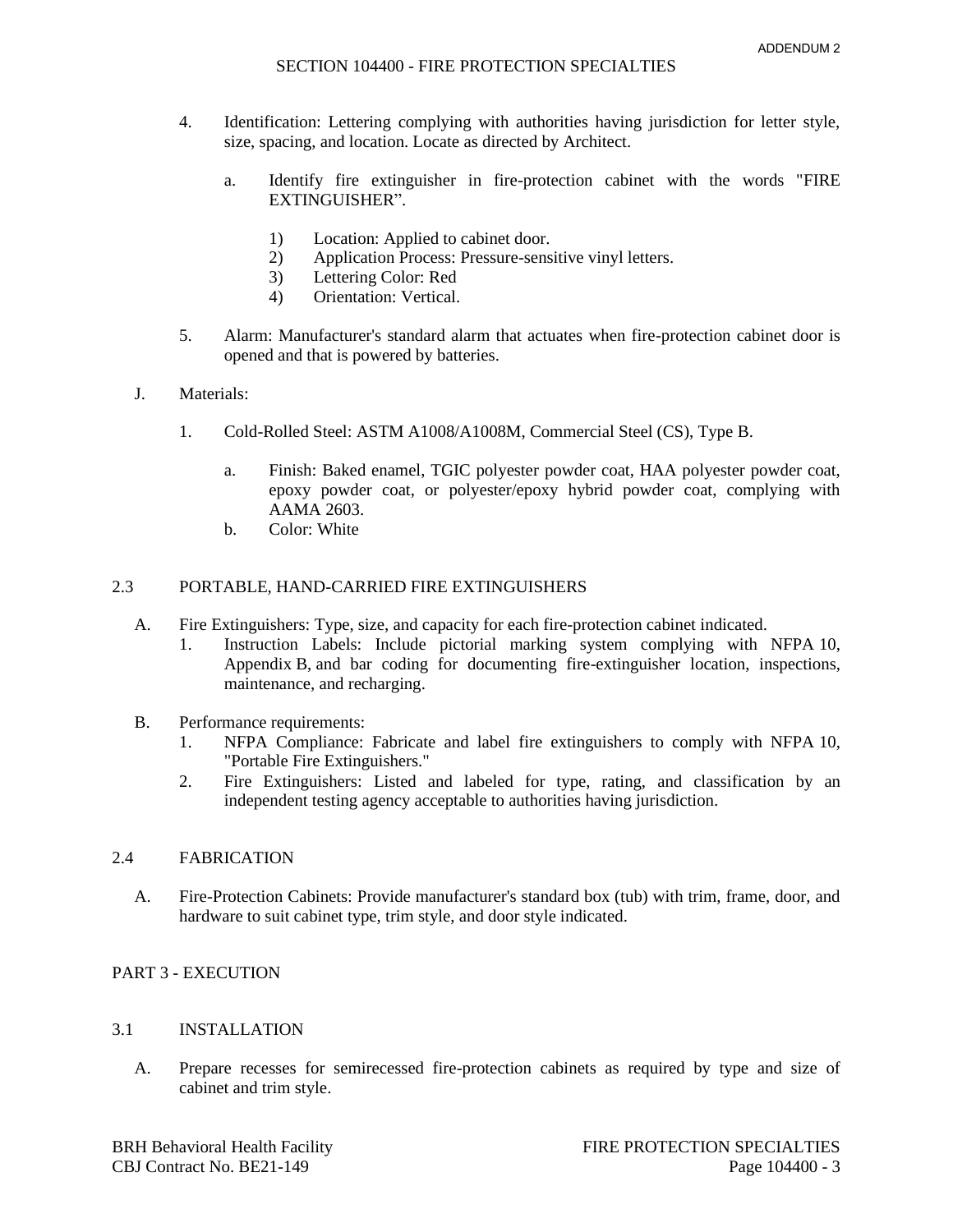#### SECTION 104400 - FIRE PROTECTION SPECIALTIES

- B. Install fire-protection cabinets in locations and at mounting heights indicated or, if not indicated, at heights acceptable to authorities having jurisdiction.
- C. Fire-Protection Cabinets: Fasten cabinets to structure, square and plumb.
- D. Identification: Apply vinyl lettering at locations indicated.
- E. Adjust fire-protection cabinet doors to operate easily without binding. Verify that integral locking devices operate properly.
- F. Examine fire extinguishers for proper charging and tagging.
	- 1. Remove and replace damaged, defective, or undercharged fire extinguishers.
- G. Install fire extinguishers**.**

## END OF SECTION 104400